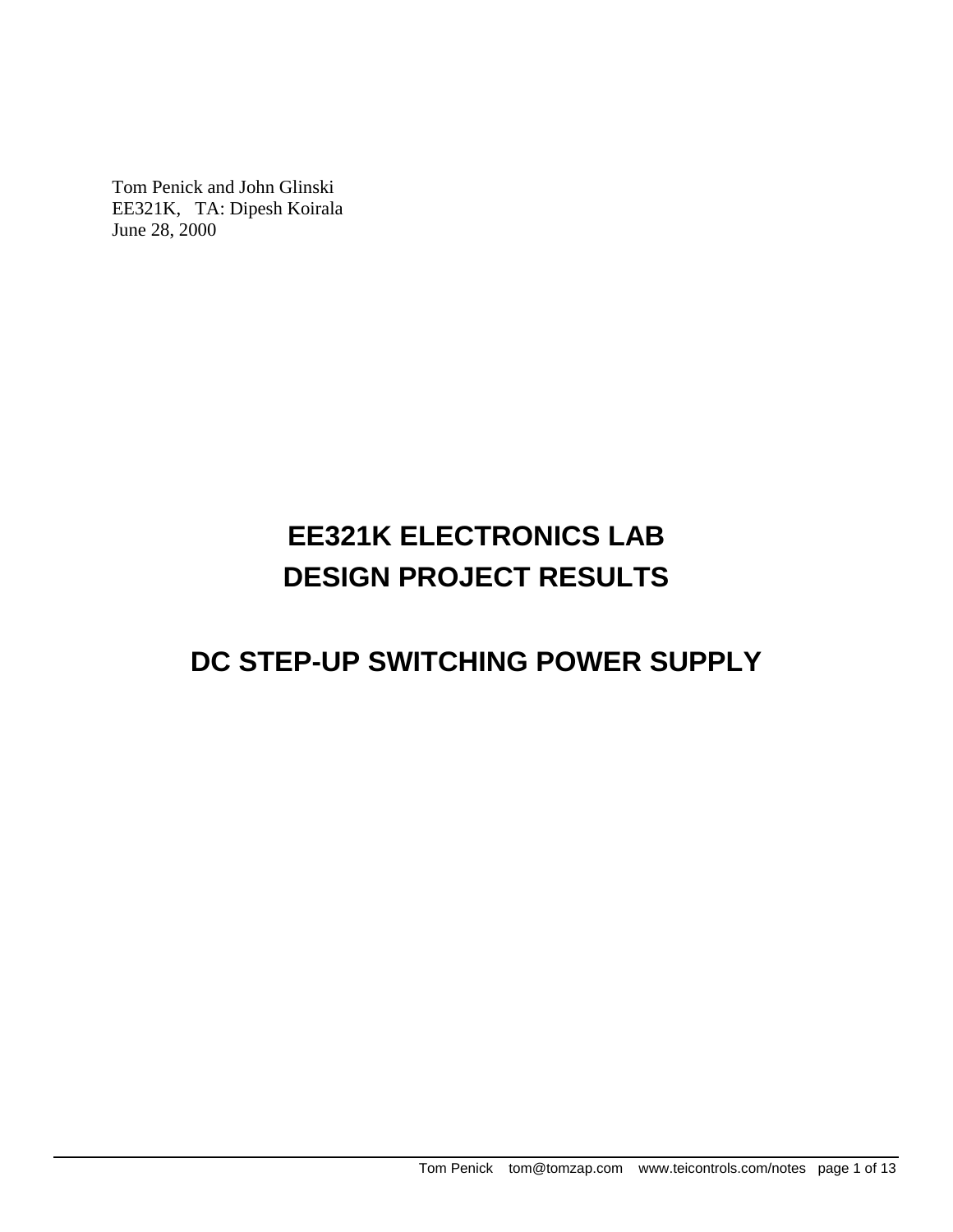## **DC STEP-UP SWITCHING POWER SUPPLY**

## **THE PROJECT**

Design and build a DC step-up switching power supply that accepts a 10 VDC input from the lab power supply and provides a 25 VDC output with the following specifications.

**Specifications:**  $V_{out}$  (DC) = 25V  $V_{in}$  (DC) = 10V  $I_{out}$  (full load) = 100mA Switching frequency = 30KHz Output ripple  $\leq 20$ mV<sub>pp</sub> at full load

### **PREPARATION**

We consulted several books on this subject, but most of the information we used came from Switching and Linear Power Supply, Power Converter Design by A. Pressman. This and the other texts we found discuss only designs using a transistor to provide the switching; we have used a MOSFET as recommended in the lab manual. The following circuit diagram comes from the Pressman text.



Fig. 1-6. (A) A shunt-switch voltage step-up converter. (B) Addition of a feedback loop to build a step-up switching regulator.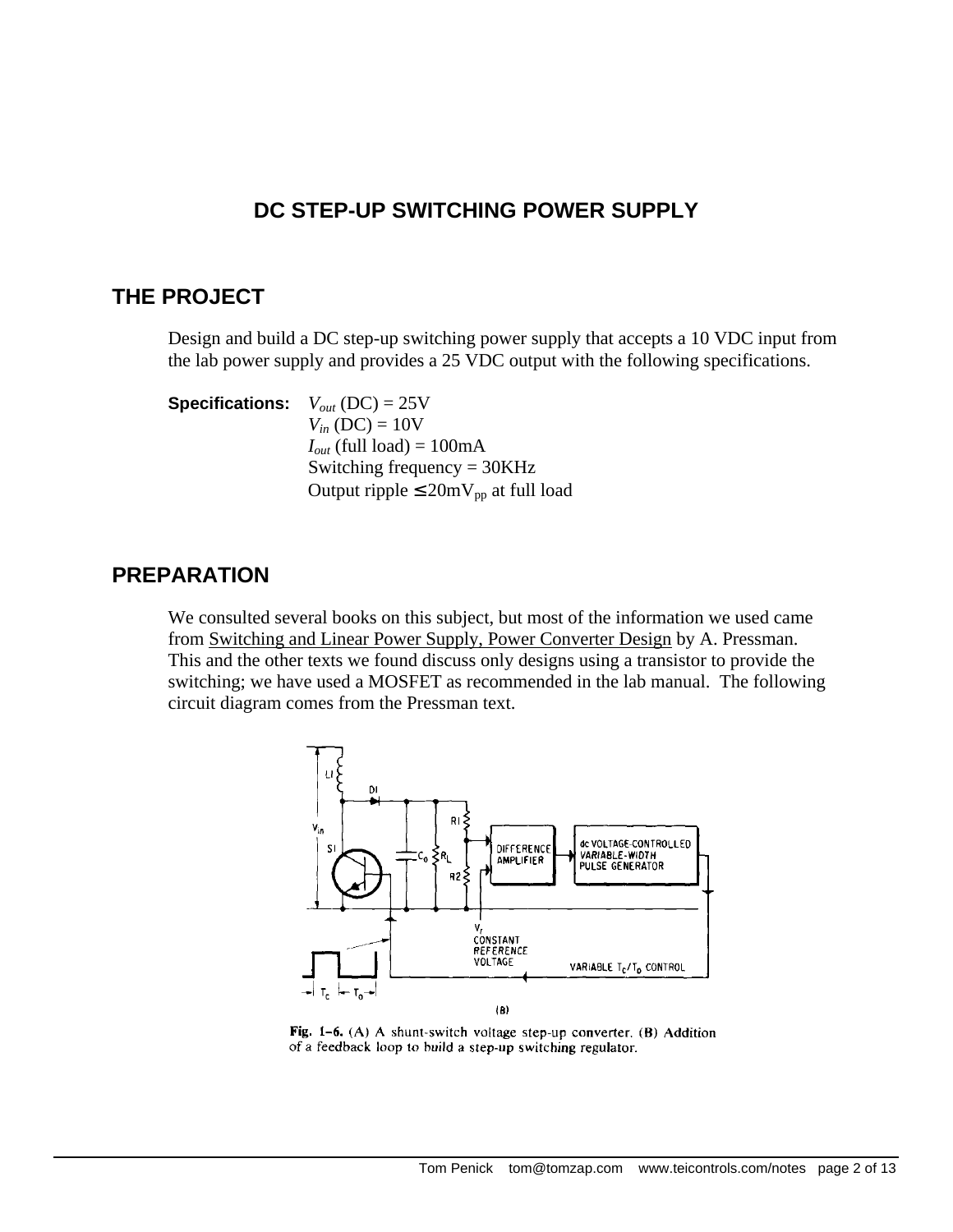We modeled the circuit in Pspice using 555 timer ICs for the 30KHz clock and the pulse width modulator. Interestingly, the Pspice result showed huge current spikes in the MOSFET and 20A pulses of current as the inductor begins to charge. This seems to result in an excess of charge in the inductor and an overvoltage in the output since the inductor has enough stored charge to drive the output past the target voltage by the time the modulation control reduces the pulse width in an attempt to regulate the output. At any rate, we didn't expect this to be as much of a problem in the actual circuit since the lab supply won't deliver these high current levels.

The Pspice circuit simulation does seem to work in principle. That is, the difference amplifier control voltage output drops as the output voltage of the step-up power supply rises to the target value, and the control voltage from the difference amplifier does modulate the pulse width which controls the on time for the MOSFET. However, in practice the difference amplifier was unsuitable since the output voltage is limited by the value of the reference voltage at the input and the output of the regulator did not react *aggressively* enough to small changes in it's input. Thus the effects on voltage regulation were weak.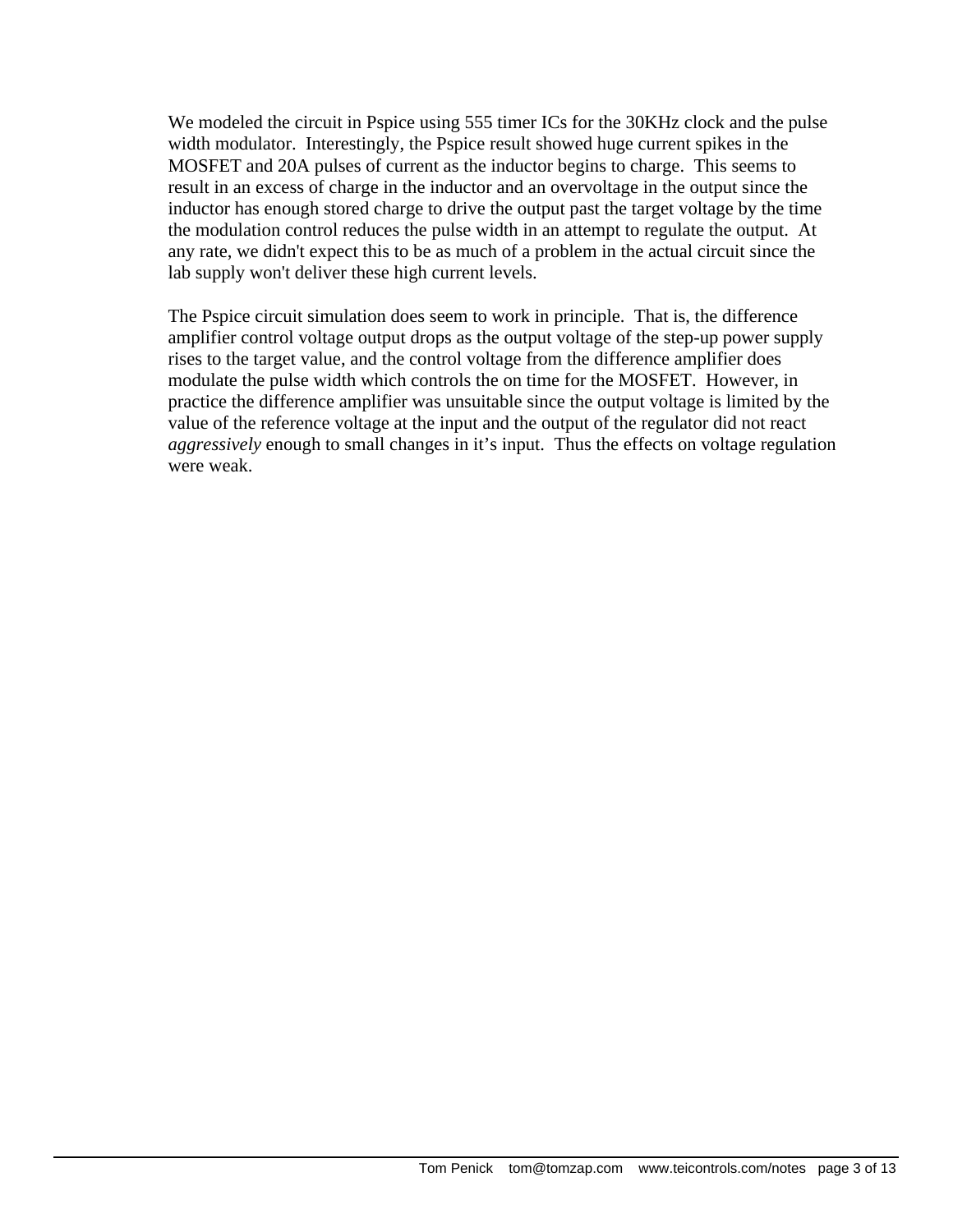

**Pspice circuit diagram**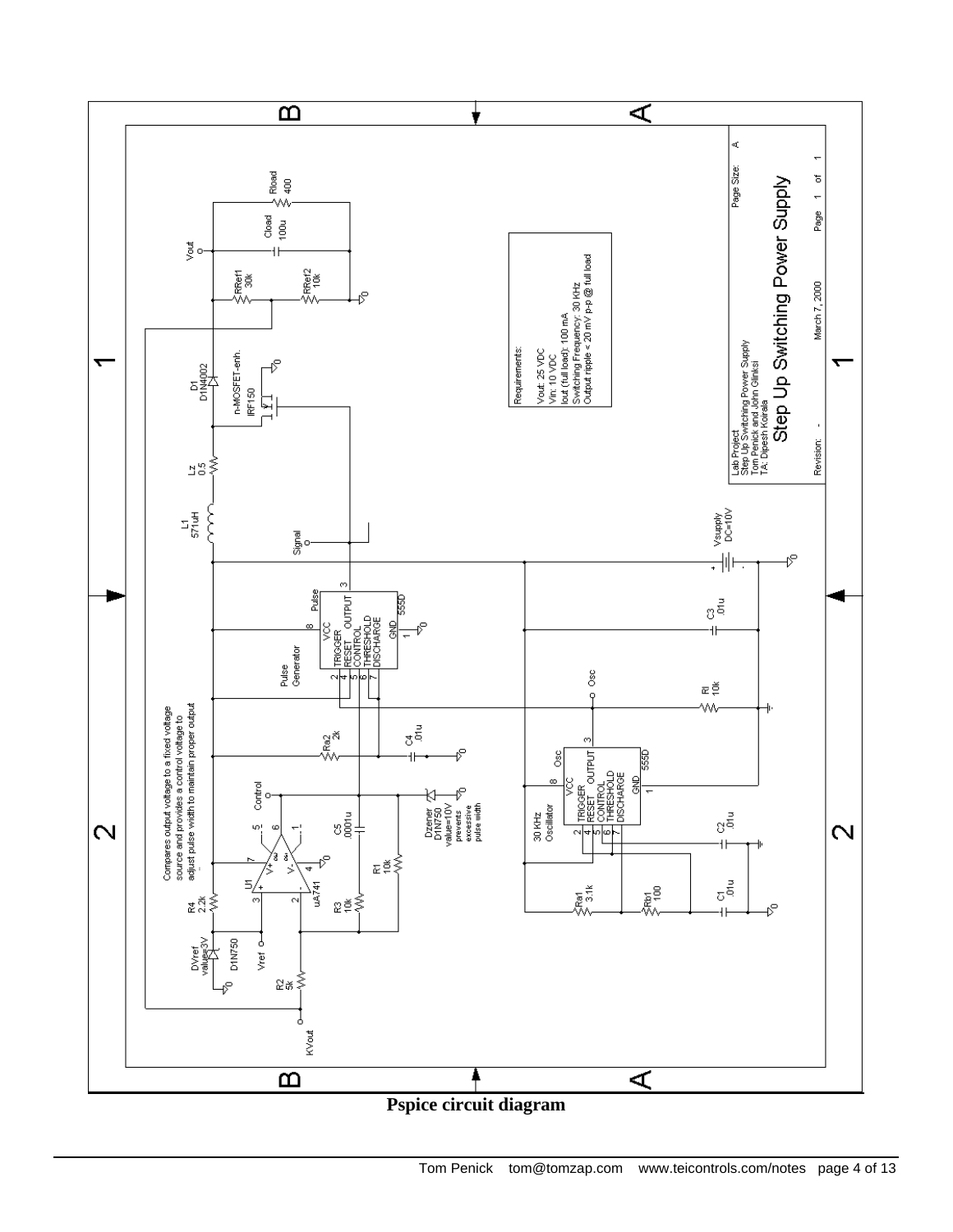

Tom Penick tom@tomzap.com www.teicontrols.com/notes page 5 of 13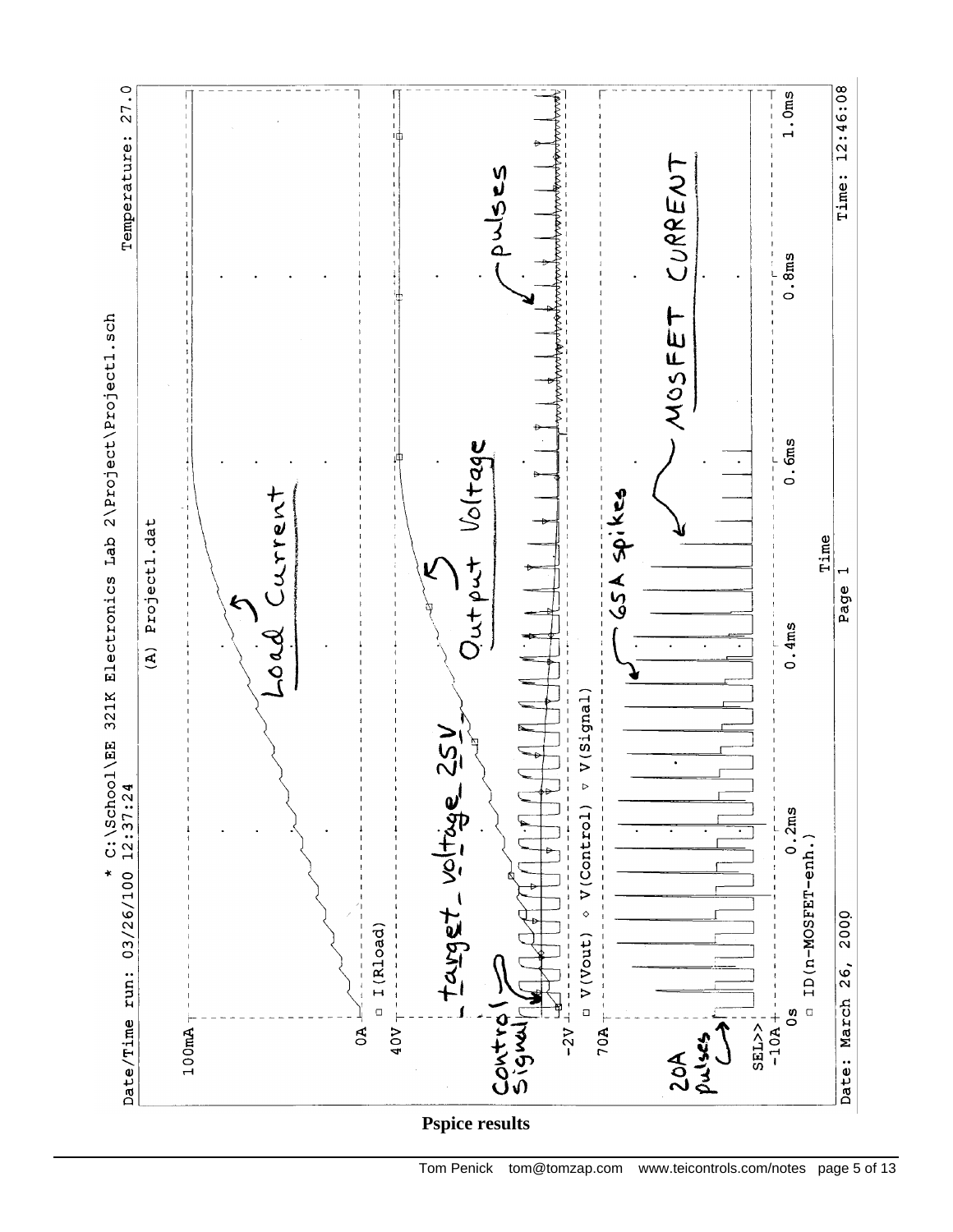## **OSCILLATOR**

We used  $\frac{1}{2}$  the 556 dual timer to create a 30 kHz square wave oscillator. It was found

that a long duty cycle was needed so that the oscillator would not cut off the pulse from the pulse width modulator. A duty cycle of 98% was used.

Below is the formula relating component values to frequency. This turned out to be surprisingly inaccurate and our values had to be determined by trial and error.

Oscillation frequency:

$$
f = \frac{1.46}{(R_{a1} + 2R_{b1})C}
$$

Duty cycle:

$$
D = \frac{R_{b1}}{R_{a1} + 2R_{b1}}
$$



**Oscillator Circuit**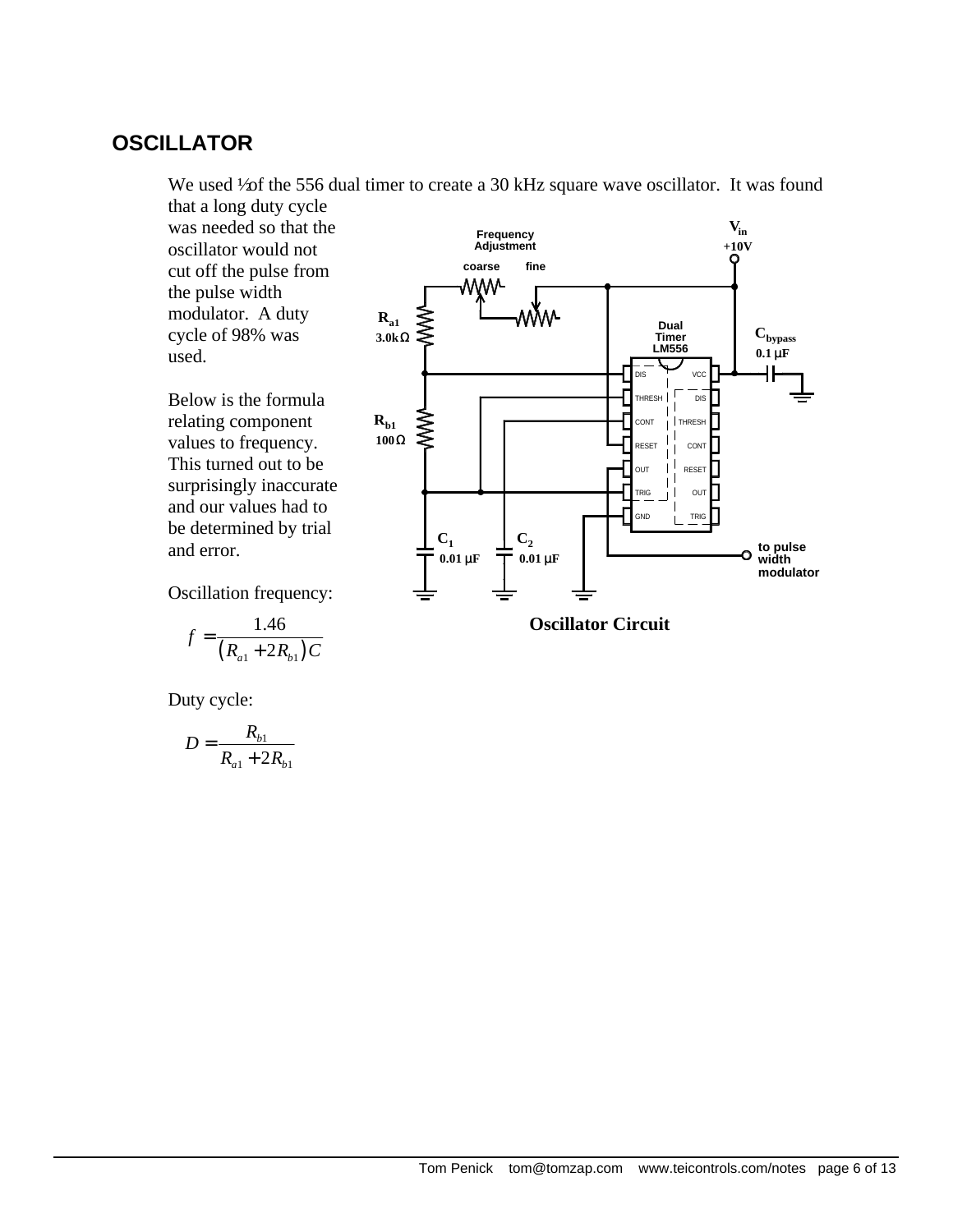## **PULSE WIDTH MODULATOR**

We used the other half of the 556 dual timer to create the pulse width modulator.

The control input was found to float at about  $2/3$  V<sub>cc</sub>. At this value we had wide pulses, but not a continuous pulse which would have caused a short at the voltage input. Using a pull-down type control made this a nice safety feature.

The capacitor  $C_5$  serves to damp the controlling action to prevent overshoot.



**Pulse Width Modulator Circuit**

## **INITIAL TESTING**

In the lab, we assembled and tested the 30KHz square wave oscillator and the pulse width modulator. We were able to check the frequency of the oscillator and found it to be somewhat different than what our calculations had predicted and made the necessary adjustments.



**30KHz square wave oscillator output**

We did observe a peculiar behavior of the pulse width generator. With an input signal of 3.36 volts, the pulse splits into two pulses. At lower and higher voltages, the problem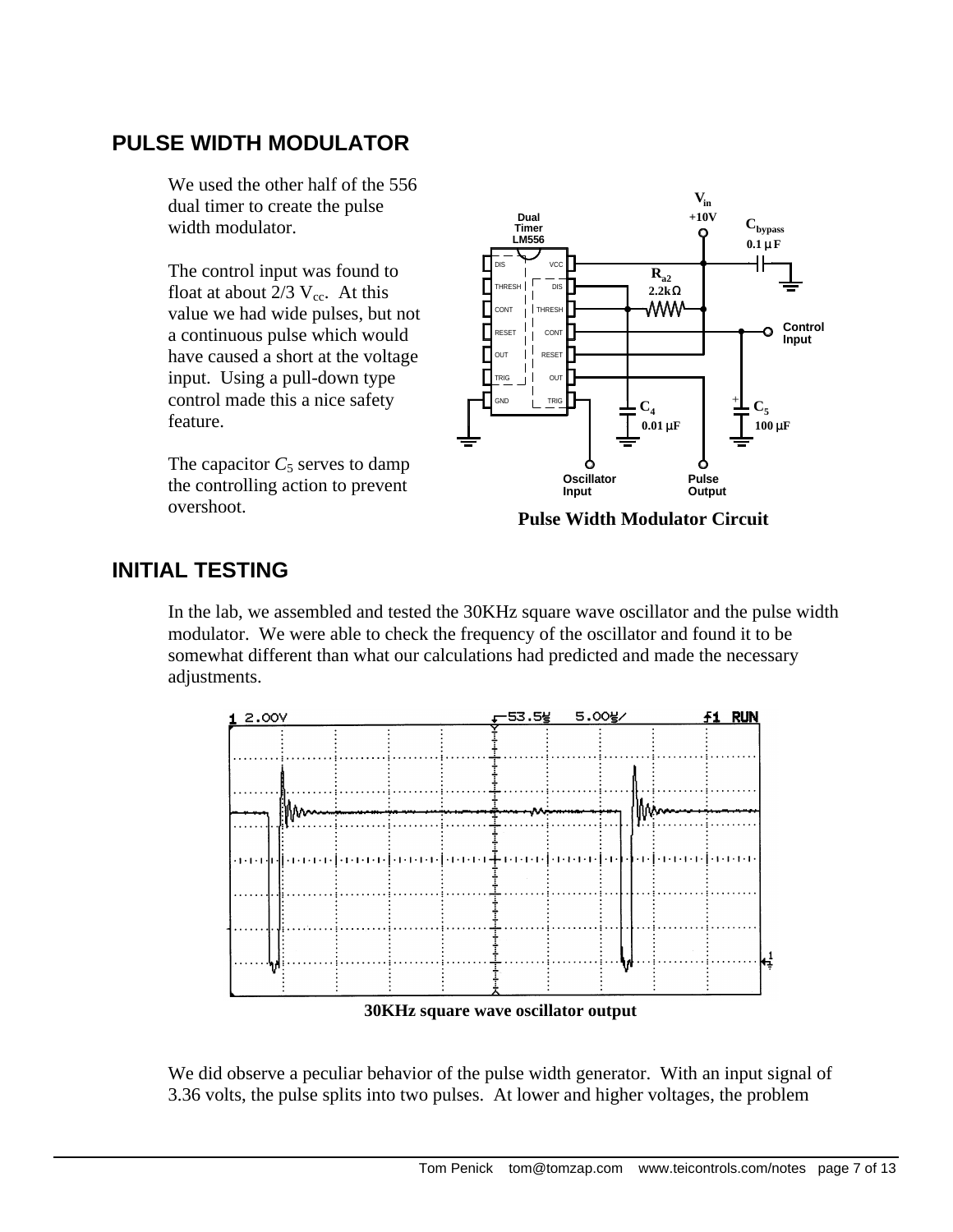disappears. This behavior persisted throughout most of the testing and we suspected that it might be a contributing factor in the noisy output that we were seeing. It was finally determined that this behavior only occurred when using 556 timer ICs made by Motorola (We tried five of them.) and was eliminated simply by using a 556 IC by a different manufacturer. (The 556 is a dual 555 timer.)



**Splitting of the pulse from the pulse width modulator**

## **COMPONENT SELECTION**

Since we were working on a schedule and were concerned about possible delays due to damaging our supply of components, we looked for durable, overrated power components. We ordered components from Digi-Key Electronics and from All Electronics.

#### **THE MOSFET**

The function of the MOSFET transistor is to repeatedly charge the inductor by switching the input voltage through it at the rate of 30,000 times per second. Realizing that a failure of the controlling circuit could cause the MOSFET to remain closed, effectively shorting the power supply, we wanted to select a device that could handle high current. We chose the Fairchild NDP6060 n-channel MOSFET which is rated at 48 amps continuous at 25°C. The NDP6060 is designed for fast switching, low in-line power loss, and resistance to transients, and the documentation lists DC/DC conversion as one its applications. The transistor was purchased from Digi-Key.

#### **THE INDUCTOR**

The inductor must be sized so that it does not saturate at maximum output. Pressman's book gives a formula for calculating the required value of the inductor.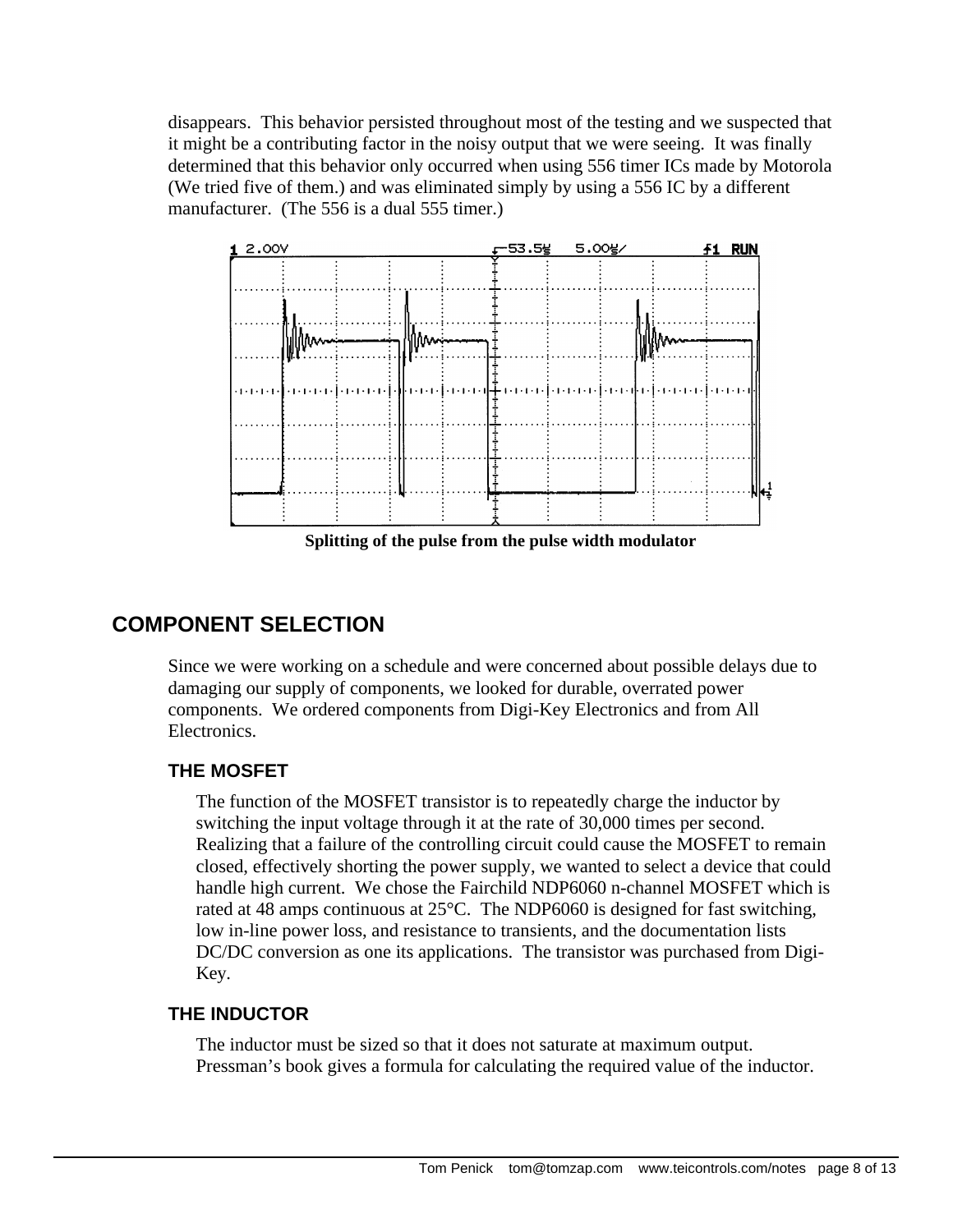$$
L = \frac{(V_{\text{in}})^{2} (V_{\text{out}} - V_{\text{in}})}{1.4 f (V_{\text{out}})^{2} I_{\text{out}}} = \frac{10^{2} (25 - 10)^{2}}{1.4 \times 30,000 \times 25^{2} \times 0.1} = 571 \,\mu\text{H}
$$

We used a J. W. Miller 5900-681, 680 μH, 1.0 amp choke, purchased from Digi-Key.

#### **THE RECTIFIER**

The rectifier acts like a one-way valve to permit current to flow from the inductor into the capacitor but prevent backflow from the 25V output to the 10V input. The rectifier must operate at the 30 kHz clock frequency, have a low voltage drop, and be able to handle the voltage and current transients of the step up power supply. We chose a Schottky rectifier by International Rectifier. Rectifier 31DQ06 has an average forward current rating of 3.3 amps, a forward voltage drop of 0.38 V at 0.5 amps, and a maximum reverse voltage of 60V. It is designed for high-frequency operation and typical applications include switching power supplies. The Schottky rectifier was purchased from Digi-Key.

#### **THE CAPACITOR**

The capacitor must supply all of the load during the periods that the inductor is being charged. Pressman's book gives a formula for calculating the value of the capacitor needed to obtain the ripple voltage specification, where  $\Delta V_0$  is the ripple voltage.

$$
C = \frac{I_{\text{out}}(V_{\text{out}} - V_{\text{in}})}{fV_{\text{out}}\Delta V_0} = \frac{0.1(25 - 10)}{30,000 \times 25 \times 0.02} = 100 \,\mu\text{F}
$$

As it turned out, we had more trouble with voltage noise than with ripple voltage. This caused us to increase the value of the output capacitor to 1000 μF. Capacitors were purchased from All Electronics.

#### **THE CIRCUIT BOARD**

Since we were dealing with power components and an experimental design, we used solder-type circuit boards for experimentation and the final project. For the experimentation stage, we mounted power components on a circuit board and soldered terminal strips to the board to permit substitution of components and the connection of the control circuit. The experimental control circuit was assembled on a separate solderless proto board. The final circuit was soldered on a  $4.2$ "  $\times$  5.4" copper-clad circuit board from All Electronics.

#### **ACHIEVING VOLTAGE REGULATION**

We need to regulate the output voltage at 25 VDC. Since the supply voltage is only 10 VDC, our regulator circuit must operate at voltages within this lower voltage range. We used a voltage divider on the output to obtain a voltage of about 6 VDC that varies in proportion to the 25 VDC output. A stable reference voltage is obtained from the supply voltage using a 6.2-volt zener diode. We need to compare these two voltages and send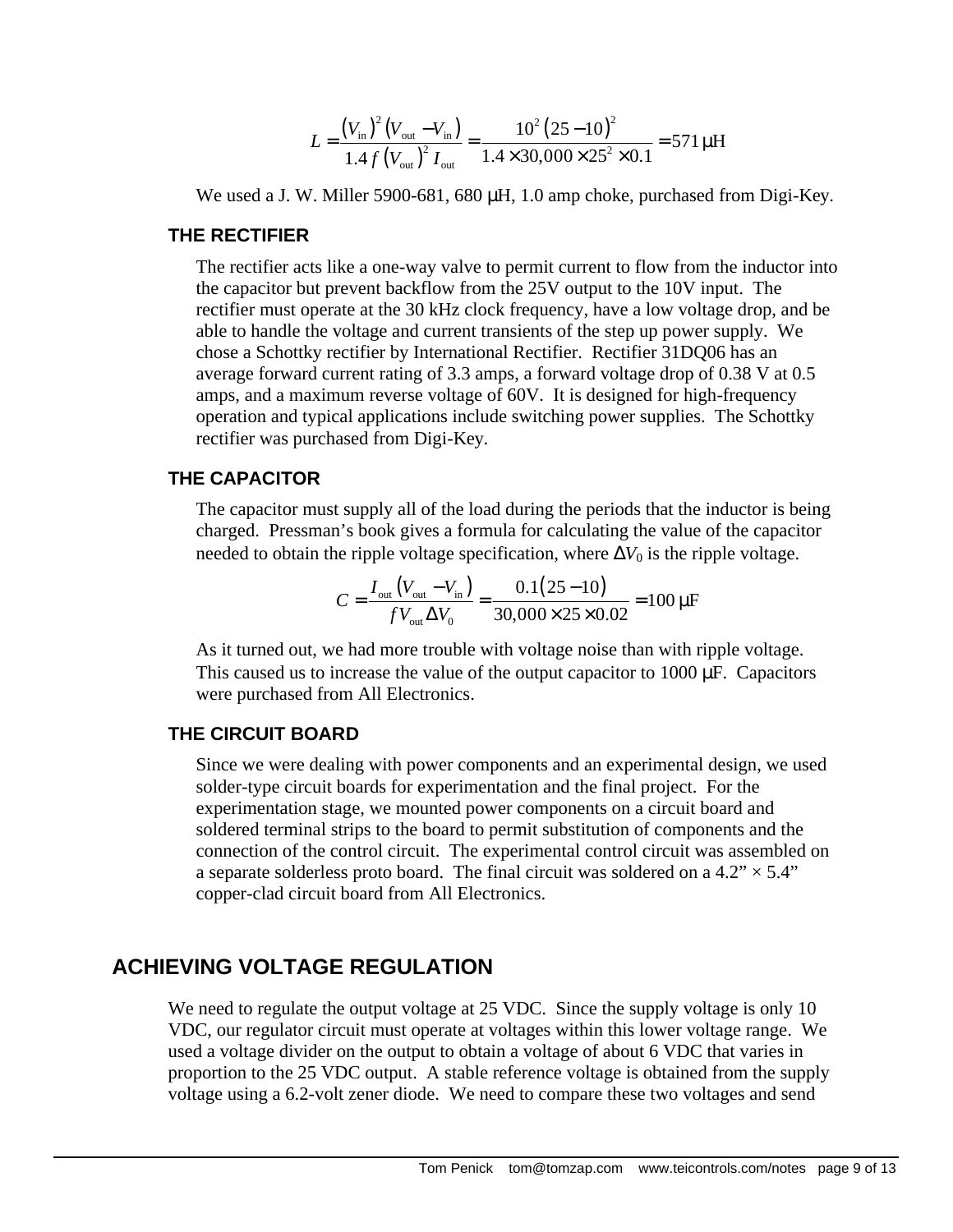the appropriate control signal to the pulse width modulator that will cause the voltagedivided output voltage to match the reference voltage. The pulse width modulator accepts a control voltage signal with operation typically in the 3-7V range. The greater the control voltage, the more power will be delivered to the output. It is important that an upper limit be placed on this signal since a 100% duty cycle of the pulse width modulator would mean a short circuit on the supply voltage, i.e. the MOSFET is always on.

The difference amplifier, as seen in the first schematic, proved to be ineffective since its output voltage was limited to the value of the reference voltage and it did not respond with sufficient changes in output voltage to provide significant regulation.

It was found that the control input to the pulse width modulator floated at 2/3 VCC, a voltage value appropriate for maximum output power. If a regulator circuit was designed to pull down this voltage in order to exercise control, then there would be a built-in upper limit to the control voltage and it would not be necessary to worry about creating a short circuit at the input by applying an excessive control voltage.

With this in mind, we next tried using a MOSFET regulator. The voltage-divided output signal was connected to the gate so that when the output voltage went high, the gate would be high causing the MOSFET to conduct and pull the control input to ground as shown in the schematic below. This proved to be an effective regulator circuit as long as the load remained constant. But the output voltage did vary by a volt or two with different loads so we continued to search for a better solution.





The MOSFET regulator did not employ a voltage reference but relied on its own gate characteristics and the appropriately divided signal from the power supply circuit output. We wanted to *compare* the divided output signal to a stable voltage reference. As we looked at various components we came across the *comparator*, an IC with which we were unfamiliar. But the name sounded promising, so we investigated the device.

The comparator is a combination analog/digital device in that it accepts analog inputs and provides a digital output. It has a negative and a positive input and an output. The voltages at the two inputs are compared and when the voltage at the negative input exceeds the voltage at the positive input, the output goes low. We used a LM339 quad voltage comparator, employing only one of the four comparators on the chip. The remaining inputs and outputs are grounded.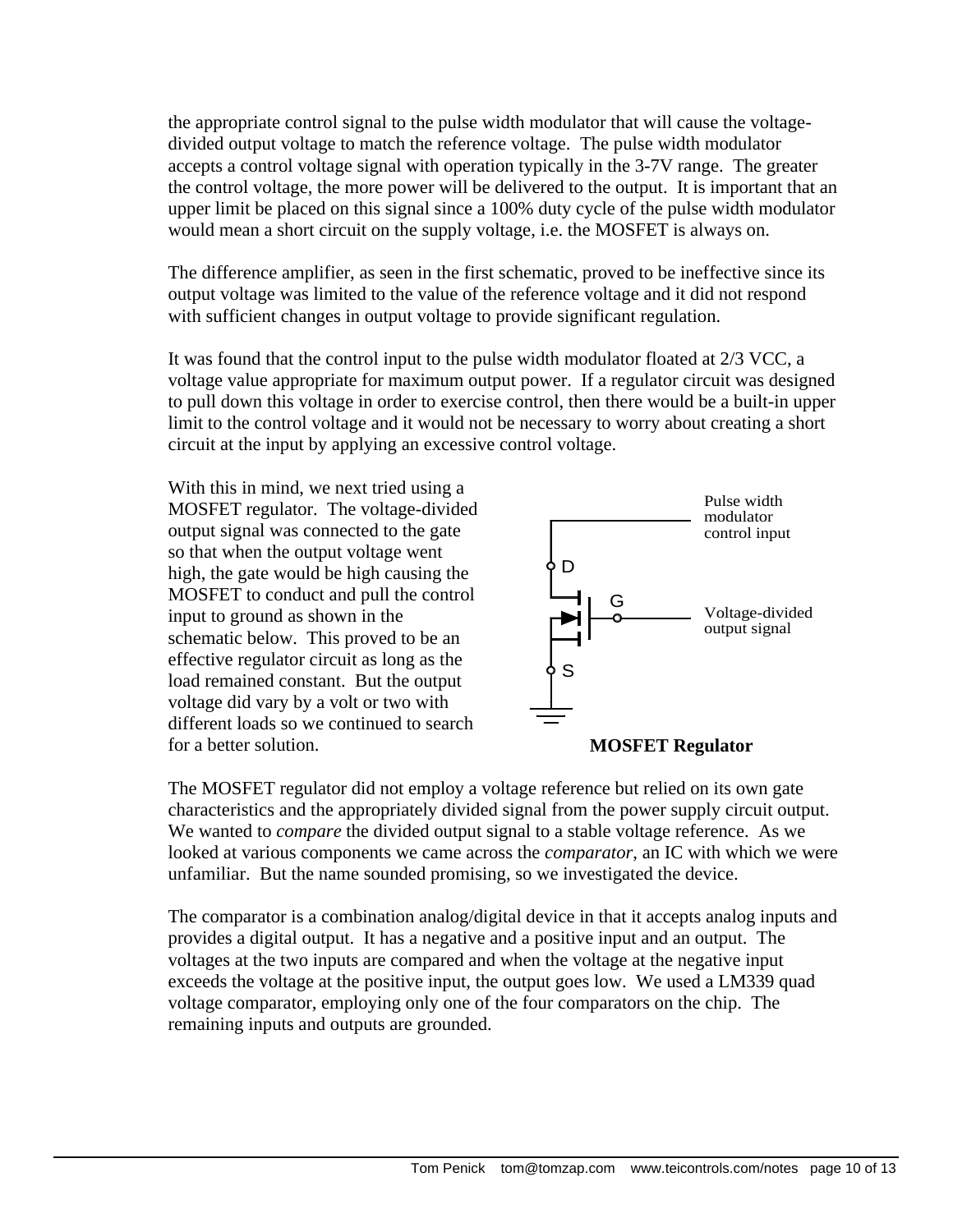Using a zener diode, we applied a 6.2V reference signal to the positive input and connected the voltagedivided output signal to the negative input. When the voltage at the negative input exceeds the reference voltage, the output sinks to ground, otherwise the output floats. We connected the output of the comparator directly to the control input of the pulse width modulator. A 100 microfarad capacitor was added between this connection and ground to average the output of the comparator. The comparator proved to be an effective regulator with a maximum output voltage variation of 0.04V over a load range from 10% to 100% of the specified load rating.



#### **EXCESS NOISE**

**Regulator Using Comparator**

The final problem was reducing the noise seen in the output to within the  $0.02$  V<sub>pp</sub> voltage ripple specification. In the oscilloscope trace at right, a voltage ripple can be seen at the input but

not at the output. The noise at the output does not appear to be due to the ripple associated with the charging and discharging cycles of the inductor and capacitor, but a more random type of noise. Increasing the value of the output capacitor helped but it wasn't enough. Adding a capacitor to the input helped but that was not enough either. Since this was our initial experimental board, the wiring was rather



Input voltage (upper trace) and output voltage (lower trace) as seen on our experimental circuit board setup. Voltage ripples at the input appear to be associated with the 30 kHz clock frequency (period =  $33.3 \,\mu s$ ). Spikes at the output are more random with values up to about 1  $V_{pp}$ .

messy so we rebuilt the circuit in a more orderly fashion.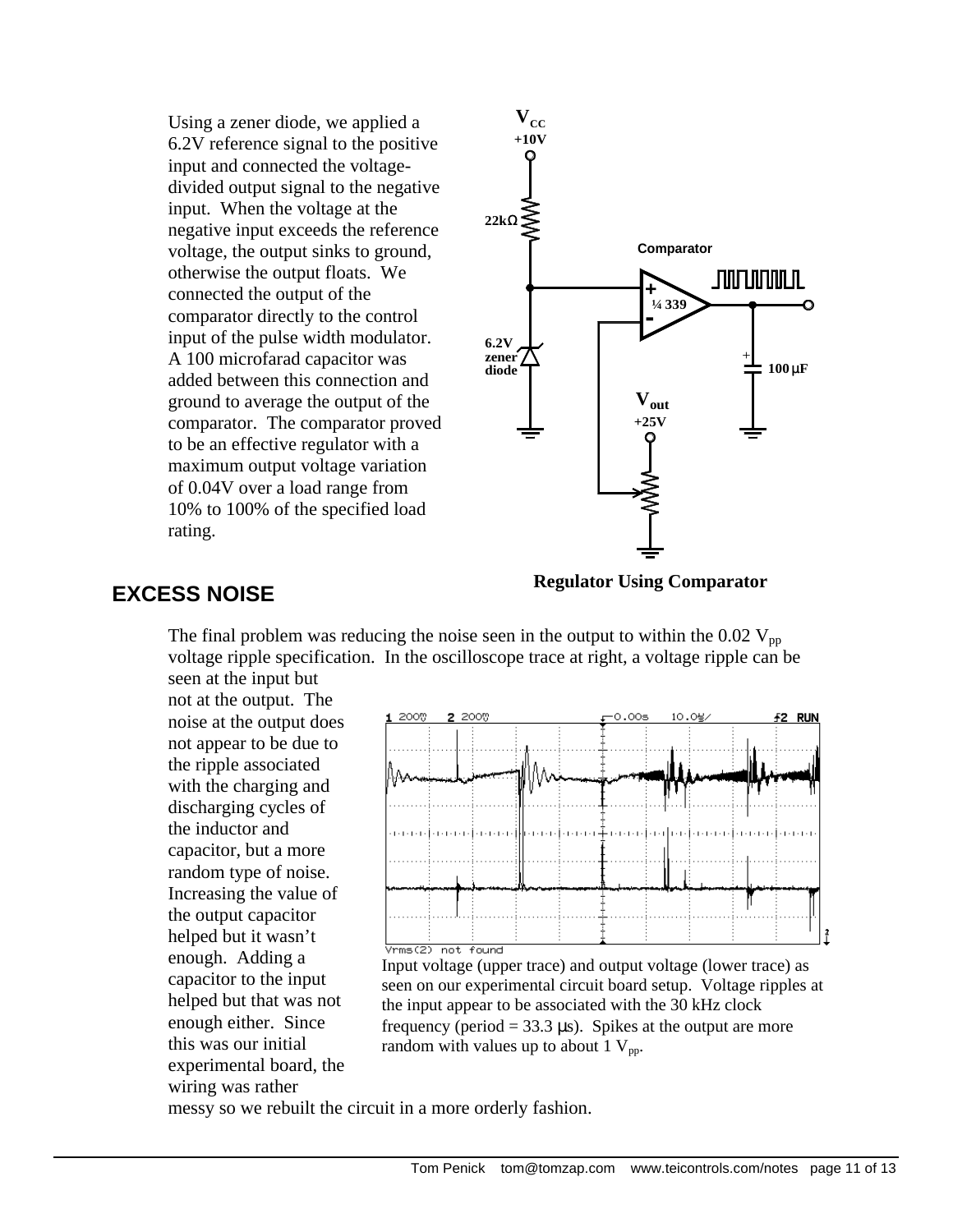We rearranged the components to shorten the interconnecting leads and separated the power components

from the low-level signal components. We paid careful attention to the grounding and used separate leads from each component to a central point rather than making use of the grounding busses on the circuit board. We saw a definite improvement but output voltage spikes were still not within specifications.

Finally, borrowing an idea from another power supply schematic, we added an inductor in series just ahead of the output capacitor and added another capacitor in parallel ahead of the inductor. We had carefully used a central grounding location for all of our components, but found that it was necessary to separate the grounds of the two output capacitors by a length of wire. We still had noise at the main ground, but not at the final output ground.



Input voltage (upper trace) and output voltage (lower trace) before adding the 820 μH inductor and 470 μF capacitor at the output. Output noise appears to be about 400 mV<sub>pp</sub>, substantially more than the 20 mV we are looking for.



Input voltage (upper trace) and output voltage (lower trace) after adding the 820 μH inductor and 470 μF capacitor at the output. Output noise, which is on the 100 mV per division scale (the smallest scale available on this equipment for a 25-volt signal), is barely perceptible, less than 10 mV<sub>pp</sub>, which is less than the 20 mV maximum specification.

The schematic we saw used a 20  $\mu$ H inductor, but all we had was an 820  $\mu$ H inductor. It worked.